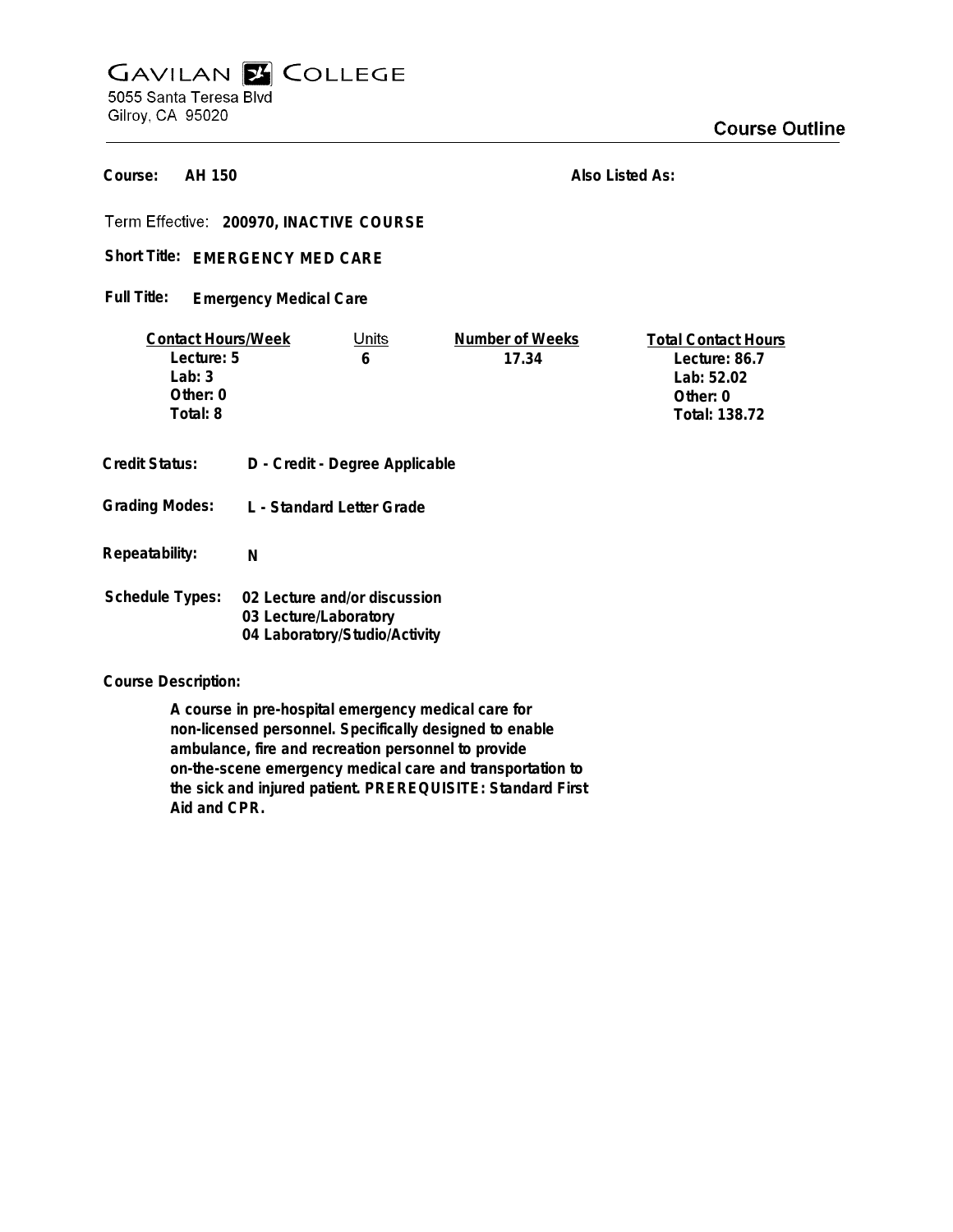**ARTICULATION and CERTIFICATE INFORMATION Associate Degree: CSU GE: IGETC: CSU TRANSFER: Transferable CSU, effective 198630 UC TRANSFER: Not Transferable**

#### **PREREQUISITES:**

### **COREQUISITES:**

#### **STUDENT LEARNING OUTCOMES:**

**The purpose of this course is to prepare people to provide on-the-scene emergency medical care and transportation. COURSE OBJECTIVES:**

**1) Identify those procedures or practices authorized by the scope scope of practice of an EMT-1. 2) Identify the definitions for the following: a) informed consent; b) negligence; c) implied consent; d) abandonment. 3) Identify the circumstances under which an EMT-1 may discontinue BCLS according to AHA guidelines. 4) Identify six roles and responsibilities of the EMT-1. 5) Identify six areas of personal attitude and conduct expected of an EMT-1. 6) Identify state requirements for EMT-1 certification and recertification. 7) Identify the requirements for the EMT-1 to report child and elder abuse. 8) Identify the requirements for legal detention under Welfare and Institutions Code, Section 5150. 9) Identify the names of the five body cavities listed in the reference list. 10) Identify the terms of anatomical position listed in the reference list. 11) Identify the functions of the seven body systems listed in the reference list. 12) Identify the diagnostic signs & their normal ranges, condition, or response. 13) Demonstrate the ability to obtain BP by palpation. 14) Demonstrate the ability to obtain BP by auscultation. 15) Demonstrate the ability to obtain radial pulse rate. 16) Demonstrate the ability to obtain brachial pulse rate. 17) Demonstrate the ability to obtain respiratory rate. 18) Demonstrate the ability to obtain oral temperature. 19) Demonstrate the ability to determine pupil size & reaction. 20) Demonstrate the ability to assess neurologic status according to the Skills Protocols (mini neuro exam).**

**21) Demonstrate the ability to auscultate the chest to determine the presence or absence of breath sounds. 22) Demonstrate the ability to assess skin signs. 23) Demonstrate the ability to perform a primary survey. 24) Demonstrate the ability to perform a secondary survey. 25) Demonstrate on a programmed patient the technique for completing a total patient assessment and identify and record diagnostic signs. 26) Demonstrate the ability to record and communicate patient assessment information. 27) Identify the difference between a sign and a symptom. 28) Demonstrate the abiity to evaluate capillary refill. 29) Identify the three major body fluid compartments. 30) Identify the length of time the following tissues can survive without perfusion: brain, heart, kidneys, muscle. 31) Identify the function of the following blood constituents: WBCs, RBCs, platelets, and plasma. 32) Identify the amount of blood in the average adult. 33) Identify the primary function of the heart. 34) Identify the primary function of arteries, veins, and capillaris. 35)**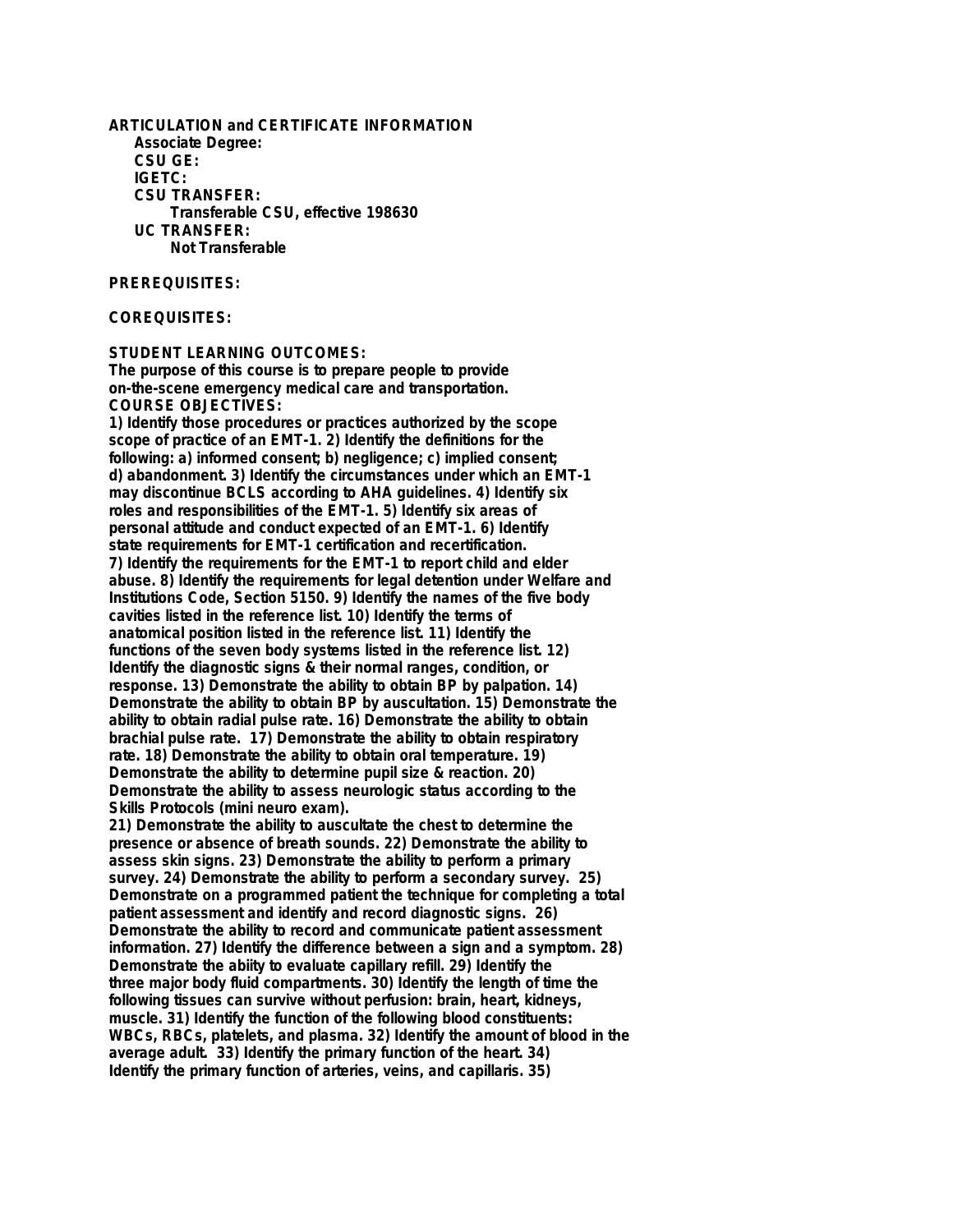**Identify the definitions of shock and perfusion. 36) Identify the underlying problem in the four major categories of shock: a) hypovolemic, b) cardiogenic, c) obstructive, and d) distributive. 37) Identify the signs and symptoms of shock. 38) Identify by separating the following causes of shock into the four major categories & identify additional signs and symptoms: a) hemorrhage, b) myocardial infarction, c) tension pneumothorax, d) anaphylaxis, e) sepsis, f) spinal cord trauma. 39) Identify the general treatment of shock according to the Treatment Guidelines. 40) Demonstrate the control of hemorrhage according to the Skills Protocols.**

**41) Demonstrate the method for assisting the EMT-II or EMT-P with the application of the pneumatic antishock trousers according to the Skills Protocols. 42) Demonstrate the method of placing a patient in the shock position. 43) Demonstrate the method of patient in the shock position who has a back injury. 44) Identify the intravenous solutions used by the EMT-II or EMT-P to treat shock. 45) Demonstrate the ability to palpate and apply pressure to the major pressure points: a) brachial, b) radial, c) femoral, d) carotid for bleeding from neck ^uonly^s and then ^uonly^s one side, e) posterior tibial. 46) Demonstrate how to perform an initial safety check on IV equipment, including: a) name of solution, b) expiration date, c) clarity of fluid, d) sterility and lack of deformity of tubing, e) integrity of bag. 47) Demonstrate sterile procedure for setting up an intravenous solution to include: a) closing flow clamp, b) spiking the bag/bottle, c) priming the tubing for mini-drip (metri-set) and maxi-drip, d) turing off flow clamp, e) reattaching tubing cap. 48) Demonstrate the following IV regulating techniques: a) turning on solution, b) setting rate at TKO (30 drops per minute), c) turning off solution. 49) Identify the composition of gases in the environment. 50) Identify the significance of oxygen to body tissues, particularly the brain. 51) Identify the basic physiology of pulmonary respiration. 52) Identify signs of adequate air exchange. 53) Identify the signs and symptoms and the treatment of acute asthma, hyperventilation, acute pulmonary edema including congestive heart failure, chronic obstructive pulmonary disease (COPD), inhalation of toxic substances, and pulmonary embolism. 54) Identify the safety precautions to be used when working with oxygen. 55) Identify the oxygen flow rate for a patient with COPD. 56) Identify the signs & symptoms and state the treatment of pneumothorax, rib fractures, flail chest, & tension pneumothorax. 57) Identify the function of the following: pharynx, trachea, lungs, bronchi, alveoli. 58) Demonstrate how to ventilate an adult using the mouth-to-mouth technique according to the Skills Protocols. 59) Demonstrate how to ventilate an adult using a positive pressure demand valve resuscitator according to the Skills Protocols. 60) Demonstrate how to provide ventilatory assistance with a demand valve to a conscious patient with breathing difficulties. 61) Demonstrate how to ventilate an adult with a bag-valve-mask device according to the Skills Protocols. 62) Demonstrate how to use an oropharyngeal airway & nasopharygeal airway. 63) Demonstrate how to use bite stick. 64) Demonstrate how to ventilate through an esophageal airway using a bag-valve ventilating devicee according to the Skills Protocols. 65) Demonstrate how to ventilate with a mouth-to-mask device according to the Skills Protocols using a demand valve. 66) Demonstrate how to ventilate through an endotracheal**

**tube using a bag-valve device. 67) Demonstrate how to ventilate through a esophageal airway using a demand valve. 68) Demonstrate how to ventilate an infant using a mouth-to-mouth/nose technique.**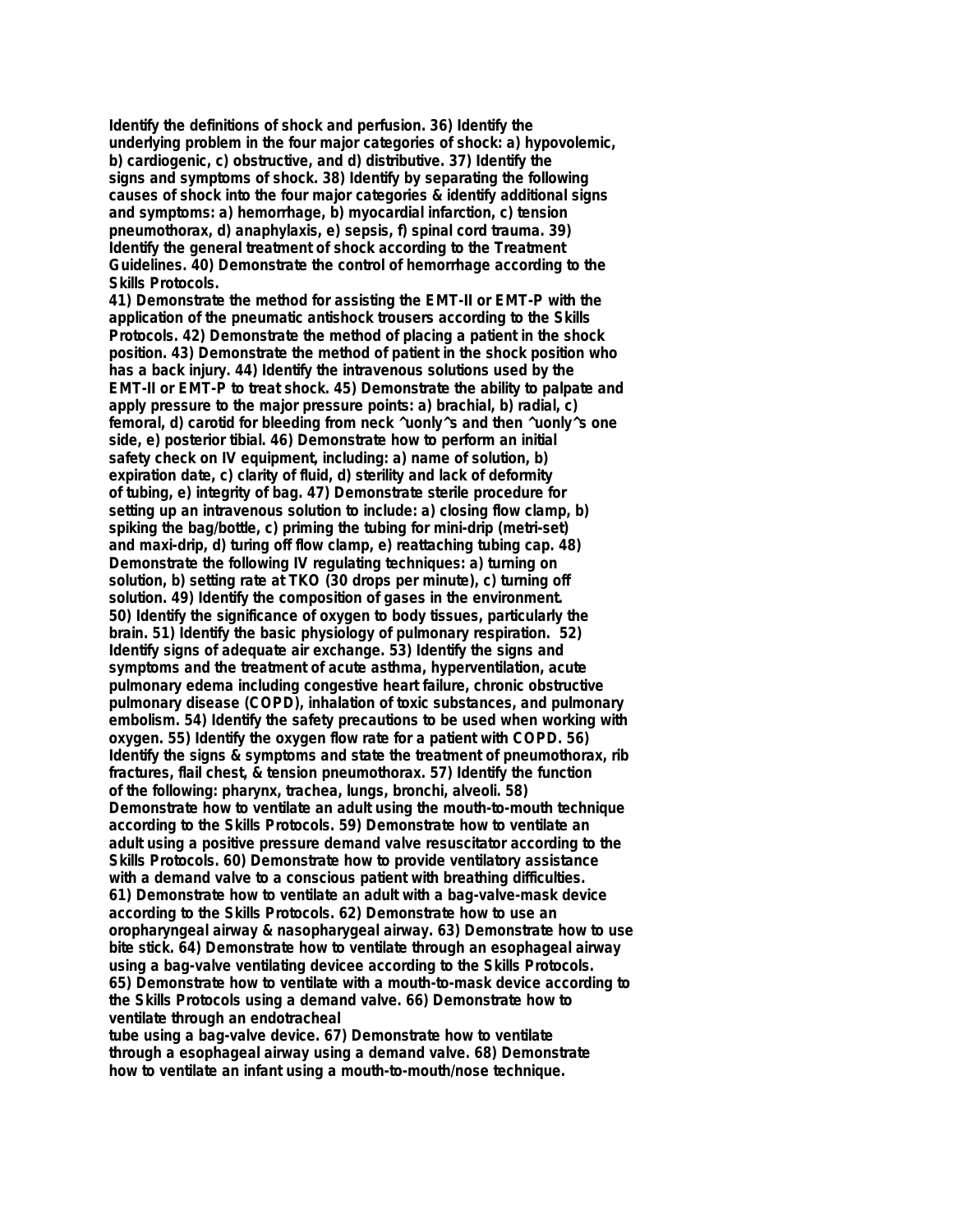**69) Demonstrate how to connect a regulator to an oxygen cylinder & correct any seal leaks that could occur. 70) Demonstrate how to administer oxygen to a patient using a flow meter, nasal cannula & face mask. 71) Demonstrate how to treat a sucking chest wound according to the Skills Protocols. 72) Demonstrate how to clean & disinfect EMT-1 equipment utilized for ventilating or administering oxygen. 73) Identify how to trat a patient with inadequate air exchange from an unknown cause. 74) Demonstrate pharyngeal suction using the hard catheter according to the Skills Protocols. 75) Demonstrate pharyngeal suction using the soft catheter. 76) Demonstrate the management of a complete airway obstruction in an adult according to Skills Protocols. 77) Demonstrate the management of an obstructed airway in a child. 78) Identify the functins of the following: atria and ventricles (right & left), aorta, vena cava, pulmonary arteries, pulmonary veins. 79) Identify the path of the flow of blood in the circulatory system. 80) Identify the signs & symptoms & treatment of chest pain including heart attack (myocardial infarction), cardiogenic shock, hypertensive emergencies, & cardiac arrest.**

**81) Demonstrate one rescuer adult CPR according to the Skills Protocols. 82) Identify the differences in one rescuer CPR between a child and an adult. 83) Demonstrate two rescuer adult CPR according to the Skills Protocols. 84) Demonstrate infant CPR according to the Skills Protocols. 85) Demonstrate the two major signs of cardiac arrest. 86) Demonstrate the technique to determine if compressions and ventilations are effective during CPR. 87) Identify three (3) complications of CPR if not done correctly. 88) Identify when CPR can be terminated. 89) Identify the maximum time CPR can be interruped. 90) Identify the definition of the following: a) myocardium, b) pericardium, c) myocardial infarction. 91) Identify the three structures which protect the brain & spinal cord. 92) Name the two substances which are vital to brain function. 93) Demonstrate the method of assessing level of consciousness (mini neuro exam) according to the Skills Protocols. 94) Identify how disruption of cervical cord function may be manifested in patient signs & symptoms. 95) Identify the primary function of: cerebrum, cerebellum, brain stem, spinal cord, peripheral nerves, autonomic nerves, cerebrospinal fluid. 96) Identify the importance of evaluation of the function of the third cranial nerve. 97) Identify the definitions of the following terms: a) meningitis, b) epilepsy, c) transient ischemic attack (TIA), d) cerebrospinal fluid (CSF) drainage, e) paralysis, f) cerebro-vascular accident (CVA)(stroke), g) paraplegia, h) quadraplegia, i) seizure, j) postictal, k) concussion, l) skull fracture, m) epidural/subdural hematoma, n) cerebral contusion. 98) Identify the importance of evaluating the ABCs as a first priority. 99) Identify the importance of observing spinal precautions in a patient of suspected or confirmed cord injury. 100) List the signs & symptoms, & prehospital management of the following head injuries: a) hematoma of scalp, b) laceration of scalp, c) impaled object.**

**101) Identify the significance of deteriorating neurological status following head trauma. 102) Demonstrate the technique of opening the airway in a patient with head or neck injuries. 103) Identify the rationale for the use of an airway adjunct in the unconscious patient with suspected head or neck injury. 104) Identify the rationale for**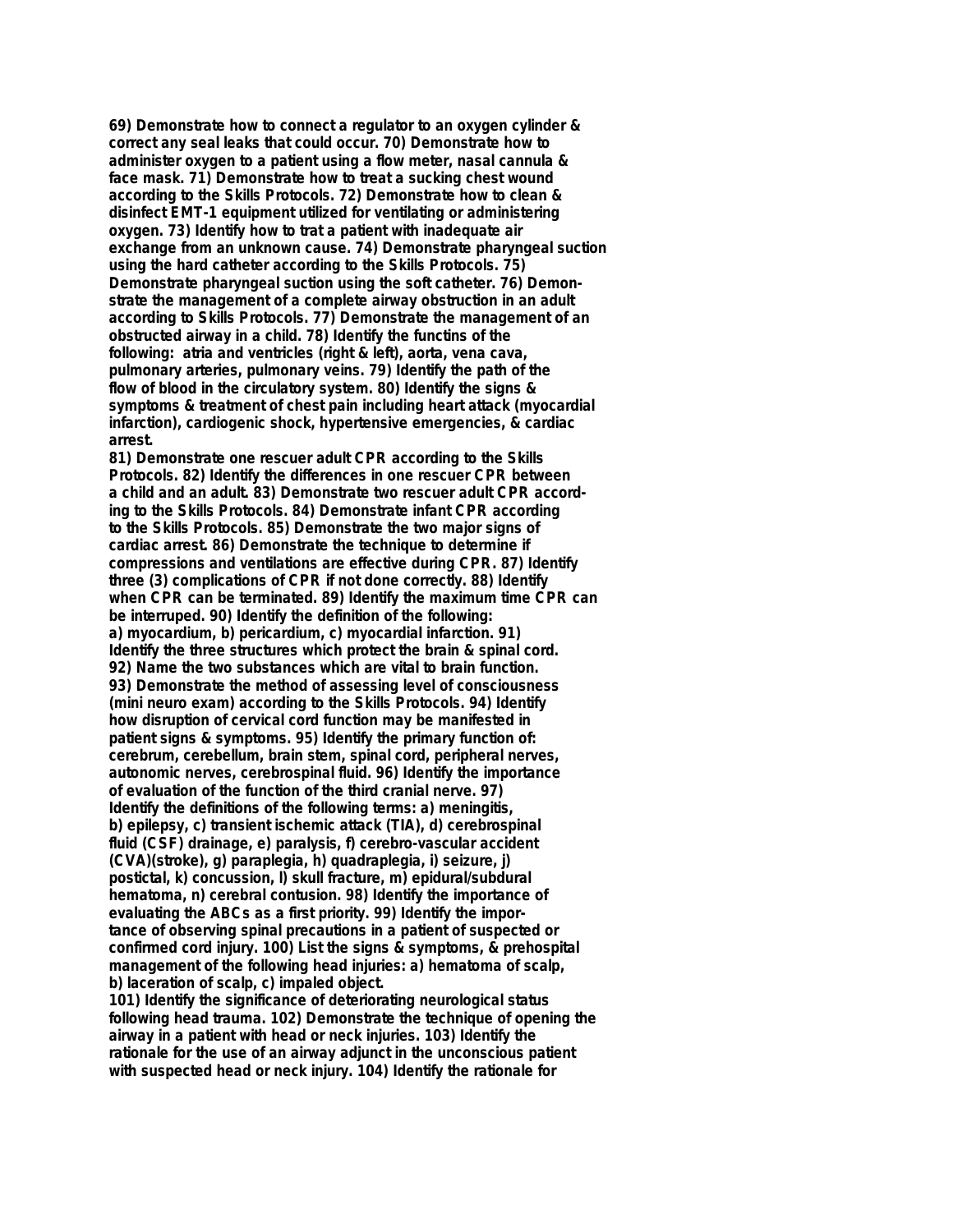**for hyperventilating the unconscious patient with head trauma. 105) Identify the most likely cause of hypovolemic shock in the adult patient with head trauma. 106) Identify in order of treatment priority the following problems in a multiple trauma victim: airway distress, severe external bleeding, head injury. 107) Demonstrate the correct procedure to use when moving a patient with suspected spinal injury. 108) Identify the primary objective in the treatment of the patient wth a possible cord injury. 109) Identify the rationale for testing sensory and motor functions before and after moving a patient with suspected spinal cord injury.**

**TOPICS AND SCOPE:**

**Inactive Date: 05/11/2009**

**Inactive Term: Fall 2009**

**1 2 Role of the EMT-1 and Orientation to the Program**

**4 Pt. Assessment, Overview of A&P, Overview of Medical Terminology**

- **2 4 Management Skills**
- **2 Shock-Assessment & Pathophysiology**
- **3 3 Shock-Management**
- **3 Respiratory System: A&P**
- **Assessment & Management**
- **4 3 Chest Trauma**
- **3 Airway Management**
- **5 6 Cardiovascular System: Pathophysiology**
- **Management**
- **6 6 Nervous System: A & P**
- **Problems & Management**
- **7 2 Nervous System: Management (cont)**
- **4 Soft Tissue Trauma**
- **8 1 Bandaging**
- **5 Musculoskeletal Injuries**
- **9 1 Splinting**
- **5 Medical Emergencies**
- **10 3 Environmental Emergencies**
- **3 Obstetric & Gynecological Emergencies**
- **11 1 OB & Gyn Emergencies (cont)**
- **3 Pediatric Emergencies**
- **2 Behavioral Emergencies**
- **12 6 Extrication and Rescue**
- **13 4 Extrication & Rescue (cont)**
- **2 Communications**
- **14 3 Ambulance Operations**
- **3 IV Monitoring**
- **15 6 Ambulance Management Skills**
- **16 8 Clinical Experience**
- **17 8 Clinical Experience**
- **18 6 Final Exam and Skills Testing**
- **ASSIGNMENTS:**

**Each week the students will read the appropriate chapters in the text and complete assigned exercises.**

## **METHODS OF INSTRUCTION:**

**Lecture, discussion, demonstration, return-demonstration.**